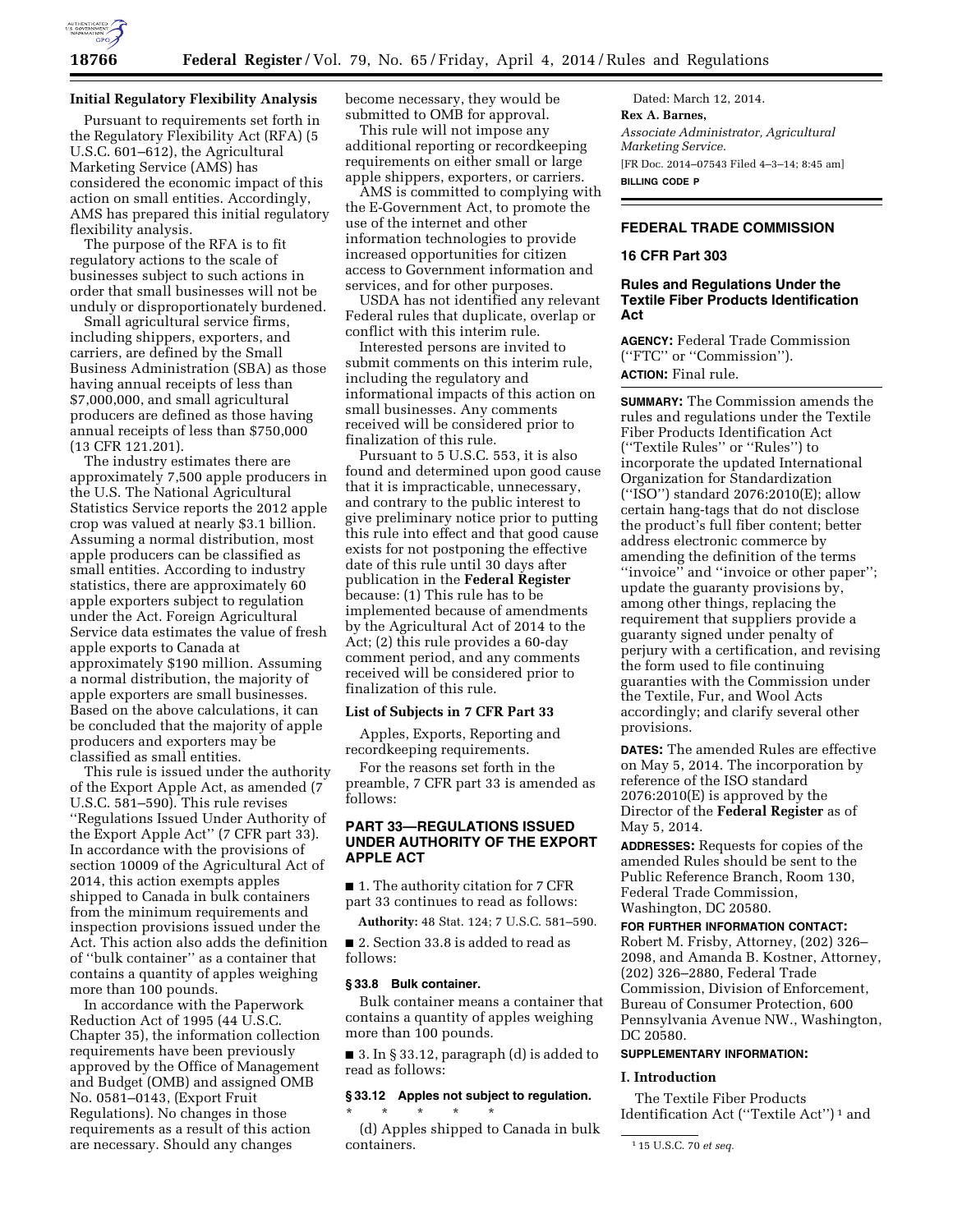Rules require marketers to, among other things, attach a label to each covered textile product disclosing: (1) The generic names and percentages by weight of the constituent fibers in the product; (2) the name under which the manufacturer or other responsible company does business or, in lieu thereof, the company's registered identification number (''RN number''); and (3) the name of the country where the product was processed or manufactured.2 As part of its ongoing regulatory review program, the Commission published an Advance Notice of Proposed Rulemaking (''ANPR'') in November 2011 seeking comment on the economic impact of, and the continuing need for, the Textile Rules; the benefits of the Rules to consumers; and the burdens the Rules place on businesses.3 The ANPR also sought comment on specific issues, including whether the Commission should amend the Rules to incorporate the revised version of ISO standard entitled ''Textiles—Man-made fibres— Generic names,'' 2076:1999(E); clarify disclosure requirements for products containing elastic material and trimmings; clarify disclosure requirements for written advertising; and modify the Rules' guaranty provisions.

The Commission received 17 comments in response to the ANPR.4 Based on these comments, the Commission issued a Notice of Proposed Rulemaking (''NPRM'') proposing several amendments addressing fiber content disclosures, country-of-origin disclosures, ecommerce and guaranties, and the Act's coverage and exemptions.5

The Commission received seven comments 6 in response to the NPRM, including four from trade associations representing industries affected by the Textile Rules<sup>7</sup> and one each from the

6The NPRM comments are posted at *[http://](http://www.ftc.gov/policy/public-comments/initiative-485) [www.ftc.gov/policy/public-comments/initiative-485.](http://www.ftc.gov/policy/public-comments/initiative-485)*  The Commission has assigned each comment a number appearing after the name of the commenter and the date of submission. This notice cites comments using the last name of the individual submitter or the name of the organization, followed by the number assigned by the Commission.

7Seven associations filed a joint comment (8): the American Apparel and Footwear Association (''AAFA''), American Fiber Manufacturers Association, Inc. (''AFMA''), Canadian Apparel Federation (''CAF''), National Council of Textile Organizations (''NCTO''), National Retail Federation (''NRF''), U.S. Association of Importers of Textiles and Apparel (''USA–ITA''), and Retail Industry Leaders Association (''RILA''). Two of these

European Union,<sup>8</sup> a retailer,<sup>9</sup> and an individual.10 The joint comment filed by AAFA, AFMA, CAF, NCTO, NRF, USA–ITA, and RILA and the comment filed by Trumbull supported the Commission's proposals to amend § 303.7 to incorporate the latest ISO standard on generic fiber names and to amend § 303.17(b) to allow certain hangtags that do not provide full fiber content disclosures. These two comments did not address the Commission's other proposals. Three commenters, AAFA, NRF, and Shopbop.com, opposed the Commission's proposal to amend §§ 303.37 and 303.38(a) and (b) to provide that continuing guaranties expire after one year, although NRF supported the Commission's proposal to replace the requirements in §§ 303.37 and 303.38(b) that suppliers sign guaranties under penalty of perjury. These three comments did not address the Commission's other proposals. The Hosiery Association urged the Commission to eliminate the requirement that certain labels stating fiber content disclose ''exclusive of decoration.'' The comment indicated that this disclosure is costly and unnecessary. This comment argued that consumers will know that the content disclosure refers to the basic product and not the decoration; however, the comment did not submit any evidence regarding consumer perception of such labels. The European Commission posed questions and sought clarification regarding the Rules' guaranty provisions and country-of-origin disclosure requirements.11 Neither the Hosiery Association nor the European Commission appeared to directly address the Commission's proposals.

#### **II. Amendments**

Based on its careful consideration of the record, the Commission amends the Rules' fiber content disclosures, country-of-origin disclosures, provisions addressing e-commerce and guaranties, and exemptions as explained below.

### *A. Fiber Content Disclosures*

The Commission proposed the following amendments to the Rules' fiber content disclosures: (1) Revising § 303.7 to incorporate the updated ISO

10Trumbull, Agathon Associates (3).

11The Commission plans to address these questions when it updates its consumer and business education materials to reflect the amendments to the Rules.

standard establishing generic fiber names for manufactured fibers; (2) clarifying § 303.12(a) concerning disclosures involving trimmings; (3) revising § 303.17(b) to allow certain hang-tags disclosing fiber names and trademarks, and performance information, without disclosing the product's full fiber content; and (4) clarifying § 303.35, describing products containing virgin or new wool, and §§ 303.41 and 303.42, addressing fiber content disclosures in advertising.

All of the comments addressing the proposed amendments to §§ 303.7 and 303.17(b) supported the amendments. For example, the joint comment stated that the incorporation of the updated ISO standard in § 303.7 would add clarity, afford significant efficiencies, and reduce costs. Moreover, it stated that the associations did not anticipate problems based on differences between ISO and § 303.7 definitions. Based on these comments, and for the reasons set forth in the NPRM, the Commission adopts the proposed amendment to § 303.7.

The joint comment also supported the proposed amendment to § 303.17(b). It stated that, by allowing hang-tags providing fiber information without disclosing the product's full fiber content, the amendment would afford consumers access to important fiber performance information at the point-ofsale and reduce the cost of providing such information. It also agreed with the Commission's proposal to require that any such hang-tag disclose that it does not provide the product's full fiber content, if the product contains any fiber other than the fiber identified on the hang-tag. The joint comment explained that the proposed disclosure requirement is an appropriate and useful action to prevent deception regarding fiber content. Based on the comments supporting this proposal, and for the reasons set forth in the NPRM, the Commission adopts the proposed amendment to § 303.17(b).

None of the comments addressed the proposed amendments to §§ 303.12(a), 303.35, 303.41, or 303.42, all of which involved clarifications rather than substantive changes to the Rules. Accordingly, the Commission adopts all of these proposed amendments without change for the reasons explained in the NPRM.

## *B. Country-of-Origin Disclosures*

The Commission proposed updating § 303.33(d) and (f). Specifically, the Commission proposed to update and clarify § 303.33(d) to state that an imported product's country-of-origin as determined under the laws and

<sup>2</sup>*See* 15 U.S.C. 70b(b).

<sup>3</sup> 76 FR 68690 (Nov. 7, 2011).

<sup>4</sup>The ANPR comments are posted at *[http://](http://www.ftc.gov/policy/public-comments/initiative-401) [www.ftc.gov/policy/public-comments/initiative-401.](http://www.ftc.gov/policy/public-comments/initiative-401)*  5 78 FR 29263 (May 20, 2013).

industry associations also filed separate comments: AAFA (9) and NRF (7). The Hosiery Association (2) also filed a comment.

<sup>8</sup>European Union (4).

<sup>&</sup>lt;sup>9</sup>Shopbop.com (6).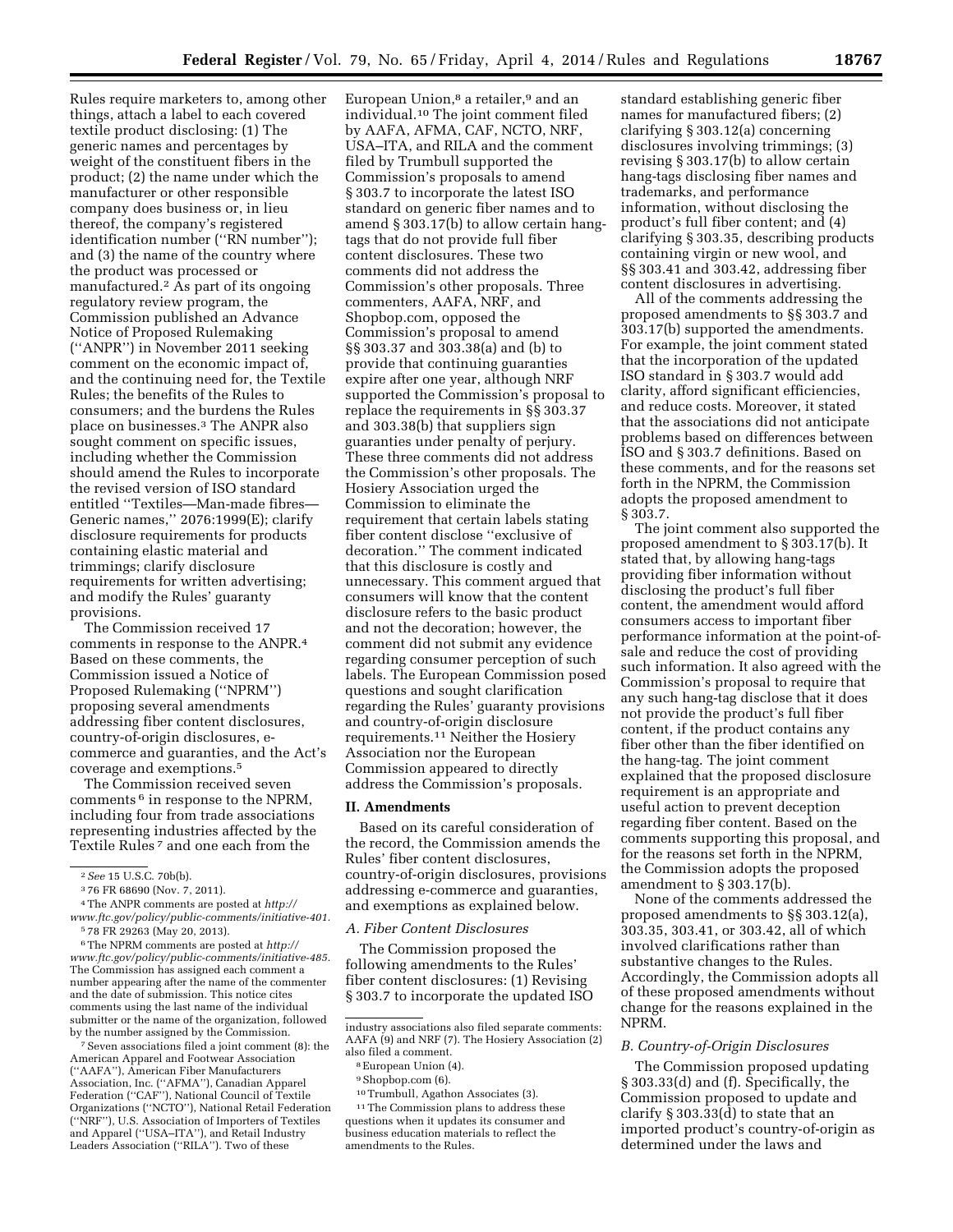regulations enforced by Customs shall be the country where the product was processed or manufactured. The Commission also proposed to update § 303.33(f) by dropping the outdated reference to the Treasury Department and instead refer to any Tariff Act and the regulations promulgated thereunder. These amendments would revise the Rules to clearly reflect the Commission's longstanding policy of ensuring the consistency of the Textile Rules and Customs regulations.

None of the comments addressed the proposed amendments to § 303.33. Accordingly, the Commission adopts these proposed amendments without change for the reasons explained in the NPRM.

The European Commission posed several questions regarding the Rules' country-of-origin disclosure requirements. The Commission plans to address these questions when it updates its consumer and business education materials to reflect the amendments to the Rules.

## *C. E-Commerce and Textile Guaranties*

To better address electronic commerce and concerns about the Rules' continuing guaranty provisions, the Commission proposed amending the definition of the terms *invoice* and *invoice or other paper* in § 303.1(h) and the continuing guaranty provisions in §§ 303.37 and 303.38. Specifically, the Commission proposed to amend § 303.1(h) 12 to: (1) Replace the word ''paper'' with the word ''document''; (2) state explicitly that such documents can be issued electronically; and (3) acknowledge that ESIGN 13 allows for the preservation of records ''in a form that is capable of being accurately reproduced for later reference, whether by transmission, printing, or otherwise.'' 14 The Commission also proposed amending §§ 303.37 and 303.38(b) to replace the requirement that guarantors sign continuing guaranties under penalty of perjury with a requirement that they acknowledge that providing a false guaranty is unlawful, and certify that they will actively monitor and ensure compliance with the Textile Act and Rules. Finally, the Commission proposed amending §§ 303.37 and 303.38(a) and (b) of the Rules to provide that continuing guaranties are effective for one year unless revoked earlier.15

None of the comments addressed the proposed amendments to §§ 303.1(h), 303.21, 303.31, 303.36, and 303.38(c). Accordingly, the Commission adopts all of these proposed amendments without change for the reasons explained in the NPRM.

NRF favored the Commission's proposal to replace the requirement in §§ 303.37 and 303.38(b) that guarantors sign under penalty of perjury with the certification requirement described above. None of the other comments addressed this proposal. Accordingly, the Commission adopts this proposed amendment for the reasons explained in the NPRM.

Three commenters, AAFA, NRF, and Shopbop.com, opposed the Commission's proposal to amend §§ 303.37 and 303.38(a) and (b) to provide that continuing guaranties remain in effect for one year unless revoked earlier. None of the comments supported this proposal.

AAFA strongly disagreed with the Commission's assertion that requiring annual renewal of continuing guaranties would impose minimal costs on industry. One AAFA member company reported spending five to eight hours on each continuing guaranty that it files. AAFA explained that most companies file dozens of continuing guaranties and many file hundreds. As a result, AAFA argued, the requirement may be unmanageable for many companies. AAFA also noted that filing guaranties is not the only relevant cost. It stated that vendors face a ''clerical nightmare of keeping up with the guaranties'' and buyers have difficulty obtaining guaranties from the Commission in a timely fashion.

Similarly, NRF argued that the annual renewal requirement would add administrative costs for buyers and guarantors without making guaranties more reliable. It stated that, over the course of a retailer's relationship with a large network of vendors, even the addition of a one-page form annually is

a major commitment which will have a significant impact on retailers and the rest of the supply chain.16

Like AAFA, Shopbop.com strongly opposed this proposal. It disagreed with the Commission's assertion that the annual renewal requirement would increase the reliability of guaranties. It argued that the mere yearly signing of the same form is unlikely to receive significant additional attention from a guarantor. Additionally, Shopbop.com argued that the requirement would impose significant costs on buyers that purchase products from a large number of sellers, such as most large retailers. It asserted that the process of obtaining guaranties can be extremely timeconsuming and costly, and that a buyer can have thousands of sellers that it would need to contact individually. Finally, it noted that none of the comments filed in response to the ANPR advocated this amendment and that the Commission did not cite evidence from its enforcement record or empirical studies supporting the imposition of this requirement.

Two of the above comments disputed the Commission's assertion that an annual renewal requirement would increase the reliability of continuing guaranties, and all three disputed the Commission's assertion that the requirement would not impose significant compliance costs on industry. As noted above, none of the comments supported the proposal. Based on these comments, the Commission lacks sufficient evidence to conclude that the proposal would increase the reliability of continuing guaranties. Assuming, *arguendo,* that the requirement would increase the reliability of continuing guaranties, the Commission lacks sufficient evidence to conclude that the benefits of imposing this requirement would exceed the costs. Accordingly, the Commission has decided not to adopt this proposed amendment.

Nonetheless, the Commission continues to have concerns that continuing guaranties remaining in effect indefinitely or until revoked may become less reliable over time, especially after the employees who originally provided the guaranty to a buyer or filed it with the Commission no longer work for the guarantor. If the Commission obtains evidence that continuing guaranties have become less reliable after this amendment takes effect, it will revisit this issue and

<sup>12</sup>This amendment would also require parallel revisions to §§ 303.21, 303.31, 303.36, 303.38(c), and 303.44.

<sup>13</sup> 15 U.S.C. 7001 *et seq.* 

<sup>14</sup> 15 U.S.C. 7001(d)(1).

<sup>15</sup>The Commission also proposed to revise FTC Form 31–A set forth in  $\S 303.38$  so that it is

consistent with the guaranty provisions as amended. Because this form is also used to provide guaranties under the Fur and Wool Acts and references these Acts, and because there is no reason to treat Fur and Wool guaranties differently than Textile guaranties, the Commission propose to revise the form's references to Fur and Wool guaranties in the same way. The Commission explained this proposal in its Supplemental Notice of Proposed Rulemaking for the Fur Rules, 78 FR 36693 at 36695–36696 (June 19, 2013), and in its Notice of Proposed Rulemaking for the Wool Rules, 78 FR 57808 at 57812–57813 (Sept. 20, 2013). Section 301.48(a)(3) of the Fur Rules and § 300.33(b) of the Wool Rules provide that the prescribed form for continuing guaranties filed with the Commission is found in § 303.38(b) of the Textile Rules. *See also* Wool Products Labeling Act of 1939, 15 U.S.C. 68 *et seq.* and the Fur Products Labeling Act, 15 U.S.C. 69 *et seq.* 

<sup>16</sup>NRF also reiterated its support for amending the Rules to include an alternative to guaranties for purchasers that obtain textile products directly from overseas suppliers that cannot provide guaranties. The Commission addressed this issue in the NPRM.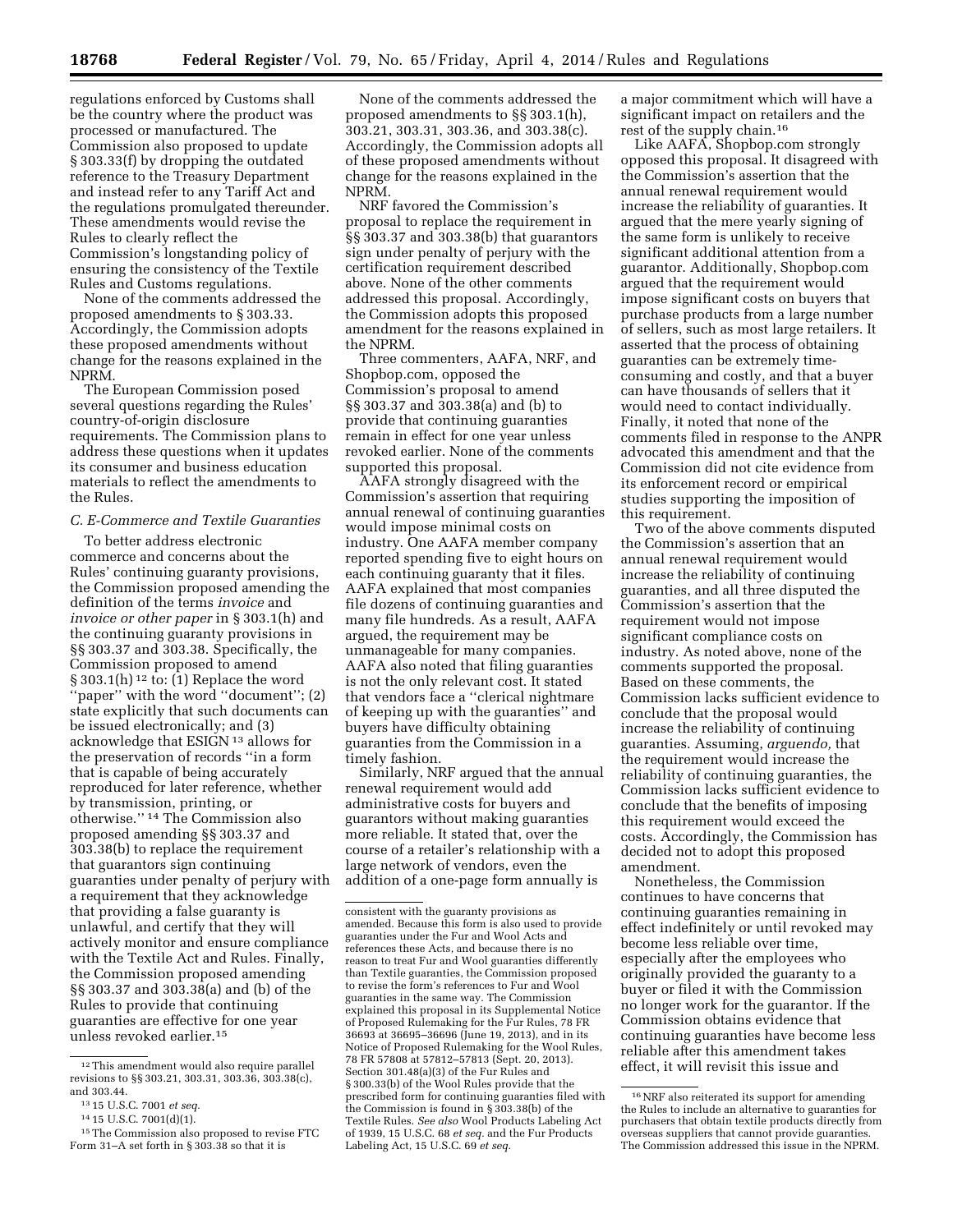consider amending the Rules' continuing guaranty provisions accordingly.

# *D. Coverage and Exemptions From the Act and Rules*

The Commission proposed clarifying § 303.45 so that paragraph (a) identifies the textile fiber product categories subject to the Act and regulations, with certain exceptions identified in paragraph (b) that are excluded from the Act's requirements. New paragraph (b) provides that all textile fiber products other than those identified in paragraph (a) are excluded. It also identifies a number of other exempted products, some of which fall within the general product categories listed in paragraph (a). The Commission also proposed revising current paragraphs (b) and (c) to reflect the above change and redesignating them as paragraphs (c) and (d), respectively. None of the comments addressed the proposed amendments to § 303.45. Accordingly, the Commission adopts all of these proposed amendments without change for the reasons explained in the NPRM.

# **III. Regulatory Flexibility Act Requirements**

The Regulatory Flexibility Act (''RFA'') 17 requires that the Commission conduct an initial and final analysis of the anticipated economic impact of the amendments on small entities. Section 605 of the RFA18 provides that such an analysis is not required if the agency head certifies that the regulatory action will not have a significant economic impact on a substantial number of small entities.

The Commission believes that the amendments will not have a significant economic impact upon small entities that manufacture or import textile products, although they may affect a substantial number of small businesses. The amendments: (a) Clarify the Rules, including §§ 303.1(h),19 303.12(a), 303.33(d) and (f), 303.35, 303.41(a), 303.42(a), and 303.45; (b) amend § 303.7 to incorporate the updated version of ISO 2076, thereby establishing the generic names for the manufactured fibers set forth in the current ISO standard; (c) amend § 303.17(b) to allow manufacturers and importers to disclose fiber names and trademarks and information about fiber performance on certain hang-tags affixed to textile fiber products without including the product's full fiber content information

on the hang-tag; and (d) amend §§ 303.36, 303.37, and 303.38 to clarify and update the Rules' guaranty provisions by, among other things, replacing the requirement that suppliers that provide a guaranty sign under penalty of perjury with a certification requirement for continuing guaranties. Therefore, the Commission certifies that amending the Rules will not have a significant economic impact on a substantial number of small businesses.

# *A. Need for and Objectives of the Amendments*

The objective of the amendments is to clarify the Rules; incorporate the updated version of ISO 2076, thereby establishing the generic names for the manufactured fibers set forth in the current ISO standard; allow manufacturers and importers to disclose fiber names and trademarks and information about fiber performance on certain hang-tags affixed to textile fiber products without including the product's full fiber content information on the hang-tag; and clarify and update the Rules' guaranty provisions by, among other things, replacing the requirement that suppliers that provide a guaranty sign under penalty of perjury with a certification requirement. The Textile Act authorizes the Commission to implement its requirements through the issuance of rules.

The amendments will clarify and update the Rules, and provide covered entities with additional labeling options without imposing significant new burdens or additional costs. For example, businesses that prefer not to affix a hang-tag disclosing a fiber trademark without disclosing the product's full fiber content need not do so. As revised, the Rules' continuing guaranty provisions will continue to provide for a simple one-page form including information very similar, if not identical, to that currently required.

# *B. Significant Issues Raised in Public Comments*

None of the comments disputed the Initial Regulatory Flexibility Analysis in the NPRM, with the exception of the three comments objecting to the proposal to amend §§ 303.37 and 303.38(a) and (b) to provide that continuing guaranties are effective for one year unless revoked earlier. The comments questioned the Commission's assertion that the proposed amendment would enhance the reliability of guaranties and contended that it would impose substantial unnecessary costs on industry. For the reasons explained above, the Commission has decided not to adopt this proposal.

# *C. Small Entities to Which the Amendments Will Apply*

The Rules apply to various segments of the textile fiber product industry, including manufacturers and wholesalers of textile apparel products. Under the Small Business Size Standards issued by the Small Business Administration, textile apparel manufacturers qualify as small businesses if they have 500 or fewer employees. Clothing wholesalers qualify as small businesses if they have 100 or fewer employees. The Commission's staff has estimated that approximately 22,218 textile fiber product manufacturers and importers are covered by the Rules' disclosure requirements.20 A substantial number of these entities likely qualify as small businesses. The Commission estimates that the amendments will not have a significant impact on small businesses because they do not impose any significant new obligations on them.

# *D. Projected Reporting, Recordkeeping, and Other Compliance Requirements, Including Classes of Covered Small Entities and Professional Skills Needed To Comply*

As explained earlier in this document, the amendments clarify the Rules; incorporate the updated version of ISO 2076, thereby establishing the generic names for the manufactured fibers set forth in the current ISO standard; allow manufacturers and importers to disclose fiber names and trademarks and information about fiber performance on certain hang-tags affixed to textile fiber products without including the product's full fiber content information on the hang-tag; and clarify and update the Rules' guaranty provisions by, among other things, replacing the requirement that suppliers that provide a guaranty sign under penalty of perjury with a certification requirement. The small entities potentially covered by these amendments will include all such entities subject to the Rules. The professional skills necessary for compliance with the Rules as modified by the amendments would include office and administrative support supervisors to determine label content and clerical personnel to draft and obtain labels and keep records.

# *E. Significant Alternatives to the Amendments*

The Commission has not proposed any specific small entity exemption or

<sup>&</sup>lt;sup>17</sup> 5 U.S.C. 601–612.<br><sup>18</sup> 5 U.S.C. 605.<br><sup>19</sup>This amendment also involves parallel revisions to §§ 303.21, 303.31, 303.36, 303.38(c), and 303.44.

<sup>20</sup> *Federal Trade Commission: Agency Information Collection Activities; Proposed Collection; Comment Request,* 76 FR 77230 (Dec. 12, 2011).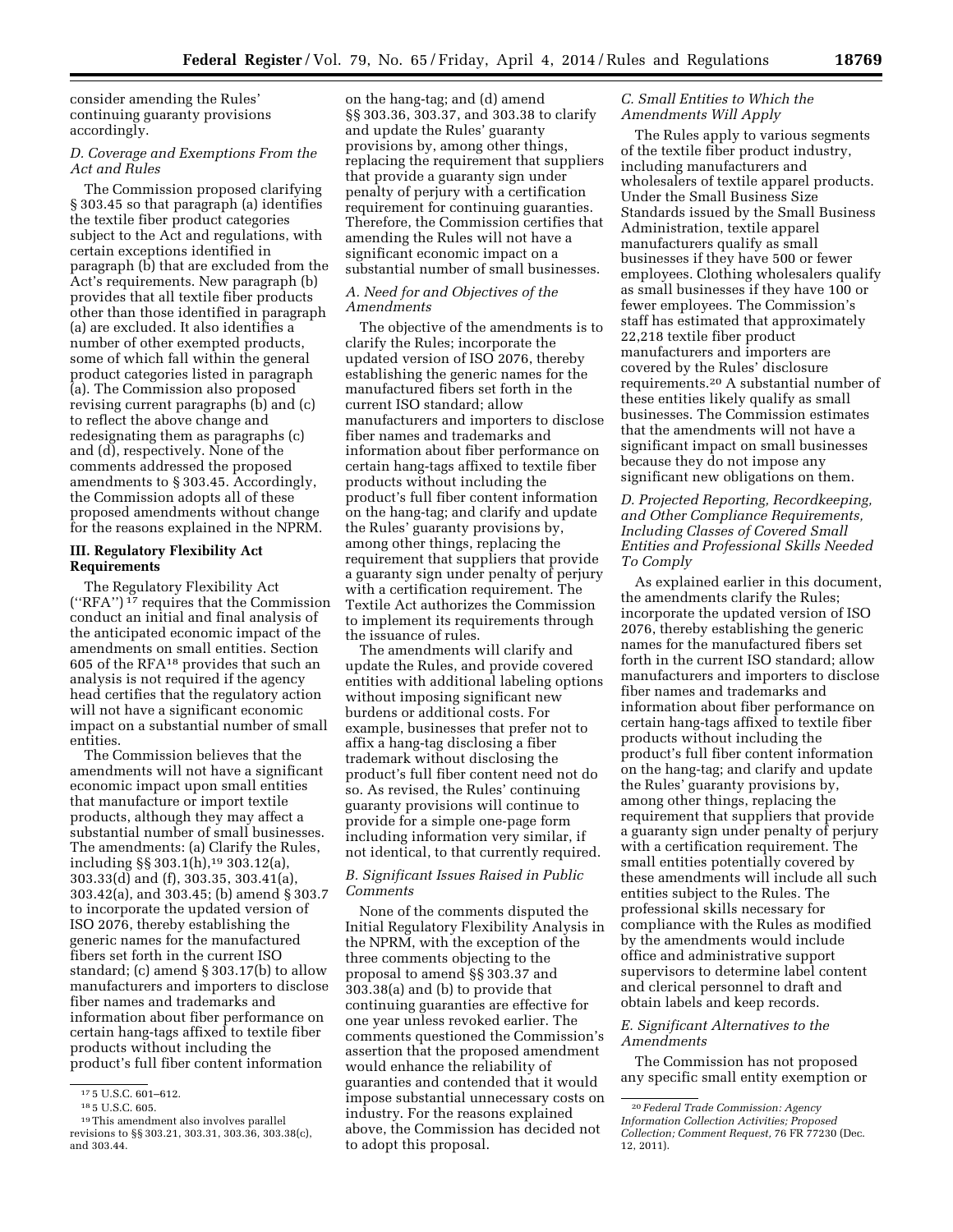other significant alternatives, as the amendments simply clarify the Rules; incorporate the updated version of ISO 2076, thereby establishing the generic names for the manufactured fibers set forth in the current ISO standard; allow manufacturers and importers to disclose fiber names and trademarks and information about fiber performance on certain hang-tags affixed to textile fiber products without including the product's full fiber content information on the hang-tag; and clarify and update the Rules' guaranty provisions by, among other things, replacing the requirement that suppliers that provide a guaranty sign under penalty of perjury with a certification requirement. Under these limited circumstances, the Commission does not believe a special exemption for small entities or significant compliance alternatives are necessary or appropriate to minimize the compliance burden, if any, on small entities while achieving the intended purposes of the amendments.

#### **IV. Paperwork Reduction Act**

The Rules contain various ''collection of information'' (*e.g.,* disclosure and recordkeeping) requirements for which the Commission has obtained OMB clearance under the Paperwork Reduction Act (''PRA'').21 As discussed above, the amendments: (a) Clarify the Rules, including  $\S$ § 303.1(h),<sup>22</sup> 303.12(a), 303.33(d) and (f), 303.35, 303.41(a), 303.42(a), and 303.45; (b) revise § 303.7 to incorporate the updated version of ISO 2076, thereby establishing the generic names for the manufactured fibers set forth in the current ISO standard; (c) amend § 303.17(b) to allow manufacturers and importers to disclose fiber names and trademarks and information about fiber performance on certain hang-tags affixed to textile fiber products without including the product's full fiber content information on the hang-tag; and (d) amend §§ 303.36, 303.37, and 303.38 to clarify and update the Rules' guaranty provisions by, among other things, replacing the requirement that suppliers provide a guaranty signed

22This amendment would also require parallel revisions to §§ 303.21, 303.31, 303.36, 303.38(c), and 303.44.

under penalty of perjury with a certification requirement.

None of the comments disputed the PRA analysis in the NPRM, with the exception of the three comments objecting to the proposal to amend §§ 303.37 and 303.38(a) and (b) to provide that continuing guaranties are effective for one year unless revoked earlier. The comments questioned the Commission's assertion that the proposed amendment would enhance the reliability of guaranties and contended that it would impose substantial unnecessary costs on industry. For the reasons explained above, the Commission has decided not to adopt this proposal. In the Commission's view, the amendments it has adopted do not impose any additional significant collection of information requirements. For example, businesses that prefer not to affix a hang-tag disclosing a fiber name or trademark without disclosing the product's full fiber content need not do so.

# **List of Subjects in 16 CFR Part 303**

Advertising, Incorporation by reference, Labeling, Recordkeeping, Textile fiber products.

For the reasons set forth in the preamble, the Federal Trade Commission amends Title 16, chapter I, of the Code of Federal Regulations, as follows:

# **PART 303—RULES AND REGULATIONS UNDER THE TEXTILE FIBER PRODUCTS IDENTIFICATION ACT**

■ 1. The authority citation for part 303 continues to read as follows:

**Authority:** 15 U.S.C. 70 et seq.

■ 2. Amend § 303.1 by revising paragraph (h) to read as follows:

## **§ 303.1 Terms defined.**

\* \* \* \* \* (h) The terms *invoice* and *invoice or other document* mean an account, order, memorandum, list, or catalog, which is issued to a purchaser, consignee, bailee, correspondent, agent, or any other person, electronically, in writing, or in some other form capable of being read and preserved in a form that is capable of being accurately reproduced for later reference, whether by transmission, printing, or otherwise, in connection with the marketing or handling of any textile fiber product transported or delivered to such person.

\* \* \* \* \*

■ 3. Amend § 303.7 by revising the introductory text to read as follows:

#### **§ 303.7 Generic names and definitions for manufactured fibers.**

Pursuant to the provisions of section 7(c) of the Act, the Commission hereby establishes the generic names for manufactured fibers, together with their respective definitions, set forth in this section, and the generic names for manufactured fibers, together with their respective definitions, set forth in International Organization for Standardization ISO 2076:2010(E), ''Textiles—Man-made fibres—Generic names.'' International Organization for Standardization ISO 2076:2010(E), ''Textiles—Man-made fibres—Generic names, Fifth edition, 2010–01–15 is incorporated by reference into this section with the approval of the Director of the Federal Register under 5 U.S.C. 552(a) and 1 CFR part 51. To enforce any edition other than that specified in this section, the Federal Trade Commission must publish notice of change in the **Federal Register** and the material must be available to the public. All approved material is available for inspection at the Federal Trade Commission, 600 Pennsylvania Ave. NW., Room 130, Washington, DC 20580, (202) 326–2222, and is available from the American National Standards Institute, 11 West 42nd St., 13th floor, New York, NY 10036. It is also available for inspection at the National Archives and Records Administration (NARA). For information on the availability of this material at NARA, call 202–741– 6030, or go to: *[http://www.archives.gov/](http://www.archives.gov/federal_register/code_of_federal_regulations/ibr_locations.html) federal*\_*[register/code](http://www.archives.gov/federal_register/code_of_federal_regulations/ibr_locations.html)*\_*of*\_*federal*\_ *[regulations/ibr](http://www.archives.gov/federal_register/code_of_federal_regulations/ibr_locations.html)*\_*locations.html*. \* \* \* \* \*

■ 4. Amend § 303.12 by revising paragraph (a) to read as follows:

#### **§ 303.12 Trimmings of household textile articles.**

(a) Pursuant to section 12 of the Act, trimmings incorporated in articles of wearing apparel and other household textile articles are exempt from the Act and regulations, except for decorative trim, decorative patterns and designs, and elastic materials in findings exceeding the surface area thresholds described in paragraphs (a)(3) and (b) of this section. Trimmings may, among other forms of trim, include:

(1) Rickrack, tape, belting, binding, braid, labels (either required or nonrequired), collars, cuffs, wrist bands, leg bands, waist bands, gussets, gores, welts, and findings, including superimposed garters in hosiery, and elastic materials and threads inserted in or added to the basic product or garment in minor proportion for holding, reinforcing or similar structural purposes;

<sup>21</sup> 44 U.S.C. 3501 *et seq.* The Commission recently published its PRA burden estimates for the current information collection requirements under the Rules. *See Federal Trade Commission: Agency Information Collection Activities; Proposed Collection; Comment Request,* 76 FR 77230 (Dec. 12, 2011) and *Federal Trade Commission: Agency Information Collection Activities; Submission for OMB Review; Comment Request,* 77 FR 10744 (Feb. 23, 2012). On March 26, 2012, OMB granted clearance through March 31, 2015, for these requirements and the associated PRA burden estimates. The OMB control number is 3084–0101.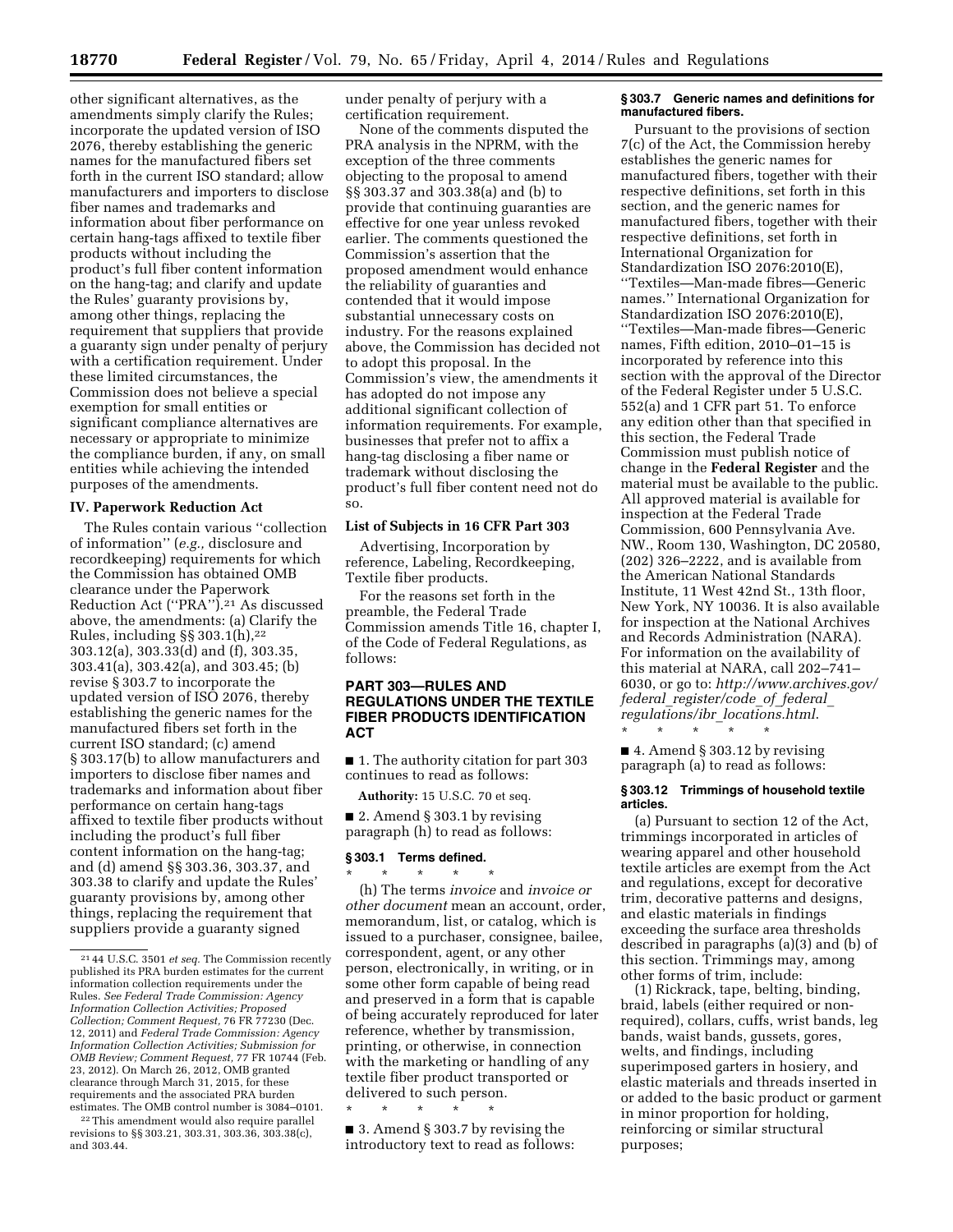(2) Decorative trim, whether applied by embroidery, overlay, applique, or attachment; and

(3) Decorative patterns or designs which are an integral part of the fabric out of which the household textile article is made. *Provided,* that such decorative trim or decorative pattern or design, as specified in paragraphs (a)(2) and (3) of this section, does not exceed 15 percent of the surface area of the household textile article. If no representation is made as to the fiber content of the decorative trim or decoration, as provided for in paragraphs  $(a)(2)$  and  $(3)$  of this section, and the fiber content of the decorative trim or decoration differs from the fiber content designation of the basic fabric, the fiber content designation of the basic fabric shall be followed by the statement ''exclusive of decoration.''

\* \* \* \* \* ■ 5. Revise § 303.17(b) to read as follows:

#### **§ 303.17 Use of fiber trademarks and generic names on labels.**

 $\star$   $\star$   $\star$ (b) Where a generic name or a fiber trademark is used on any label

providing required information, a full fiber content disclosure shall be made in accordance with the Act and regulations the first time the generic name or fiber trademark appears on the label. Where a fiber generic name or trademark is used on any hang-tag attached to a textile fiber product that has a label providing required information and the hang-tag provides non-required information, such as a hang-tag stating only a fiber generic name or trademark or providing information about a particular fiber's characteristics, the hang-tag need not provide a full fiber content disclosure; however, if the textile fiber product contains any fiber other than the fiber identified by the fiber generic name or trademark, the hang-tag must disclose clearly and conspicuously that it does not provide the product's full fiber content; for example:

''This tag does not disclose the product's full fiber content.'' or

''See label for the product's full fiber content.''

\* \* \* \* \* ■ 6. Amend § 303.21 by revising paragraphs (a)(3) and (b) to read as follows:

# **§ 303.21 Marking of samples, swatches, or specimens and products sold therefrom.**

(a) \* \* \*

(3) If such samples, swatches, or specimens are not used to effect sales to ultimate consumers and are not in the form intended for sale or delivery to, or for use by, the ultimate consumer, and are accompanied by an invoice or other document showing the required information.

(b) Where properly labeled samples, swatches, or specimens are used to effect the sale of articles of wearing apparel or other household textile articles which are manufactured specifically for a particular customer after the sale is consummated, the articles of wearing apparel or other household textile articles need not be labeled if they are of the same fiber content as the samples, swatches, or specimens from which the sale was effected and an invoice or other document accompanies them showing the information otherwise required to appear on the label.

■ 7. Revise § 303.31 to read as follows:

#### **§ 303.31 Invoice in lieu of label.**

Where a textile fiber product is not in the form intended for sale, delivery to, or for use by the ultimate consumer, an invoice or other document may be used in lieu of a label, and such invoice or other document shall show, in addition to the name and address of the person issuing the invoice or other document, the fiber content of such product as provided in the Act and regulations as well as any other required information.

 $\blacksquare$  8. Amend § 303.33 by revising paragraphs (d) and (f) to read as follows:

# **§ 303.33 Country where textile fiber products are processed or manufactured.**  \* \* \* \* \*

(d) The country of origin of an imported textile fiber product as determined under the laws and regulations enforced by United States Customs and Border Protection shall be considered to be the country where such textile fiber product was processed or manufactured.

\* \* \* \* \* (f) Nothing in this section shall be construed as limiting in any way the information required to be disclosed on labels under the provisions of any Tariff Act of the United States or regulations promulgated thereunder.

■ 9. Revise § 303.35 to read as follows:

#### **§ 303.35 Use of terms ''virgin'' or ''new.''**

The terms *virgin* or *new* as descriptive of a textile fiber product, or any fiber or part thereof, shall not be used when the product, fiber or part so described is not composed wholly of new or virgin fiber which has never been reclaimed from any spun, woven, knitted, felted, bonded, or similarly manufactured product.

■ 10. Amend § 303.36 by revising the introductory text of paragraph (a) and paragraphs (a)(2) and (b), to read as follows:

#### **§ 303.36 Form of separate guaranty.**

(a) The following are suggested forms of separate guaranties under section 10 of the Act which may be used by a guarantor residing in the United States on or as part of an invoice or other document relating to the marketing or handling of any textile fiber products listed and designated therein, and showing the date of such invoice or other document and the signature and address of the guarantor.

\* \* \* \* \*

(2) *Guaranty based on guaranty.*  Based upon a guaranty received, we guaranty that the textile fiber products specified herein are not misbranded nor falsely nor deceptively advertised or invoiced under the provisions of the Textile Fiber Products Identification Act and rules and regulations thereunder.

**Note:** The printed name and address on the invoice or other document will suffice to meet the signature and address requirements.

(b) The mere disclosure of required information including the fiber content of a textile fiber product on a label or on an invoice or other document relating to its marketing or handling shall not be considered a form of separate guaranty.

■ 11. Revise § 303.37 to read as follows:

### **§ 303.37 Form of continuing guaranty from seller to buyer.**

Under section 10 of the Act, a seller residing in the United States may give a buyer a continuing guaranty to be applicable to all textile fiber products sold or to be sold. The following is the prescribed form of continuing guaranty from seller to buyer:

We, the undersigned, guaranty that all textile fiber products now being sold or which may hereafter be sold or<br>delivered to delivered to \_\_\_\_\_\_\_\_\_\_\_\_\_\_\_\_\_\_ are not,<br>and will not be misbranded or falsely or deceptively advertised or invoiced under the provisions of the Textile Fiber Products Identification Act and rules and regulations thereunder. We acknowledge that furnishing a false guaranty is an unlawful unfair and deceptive act or practice pursuant to the Federal Trade Commission Act, and certify that we will actively monitor and ensure compliance with the Textile Fiber Products Identification Act and rules and regulations thereunder during the duration of this guaranty.

Dated, signed, and certified this day of ll, 20l, at llllllll  $(City)$ ,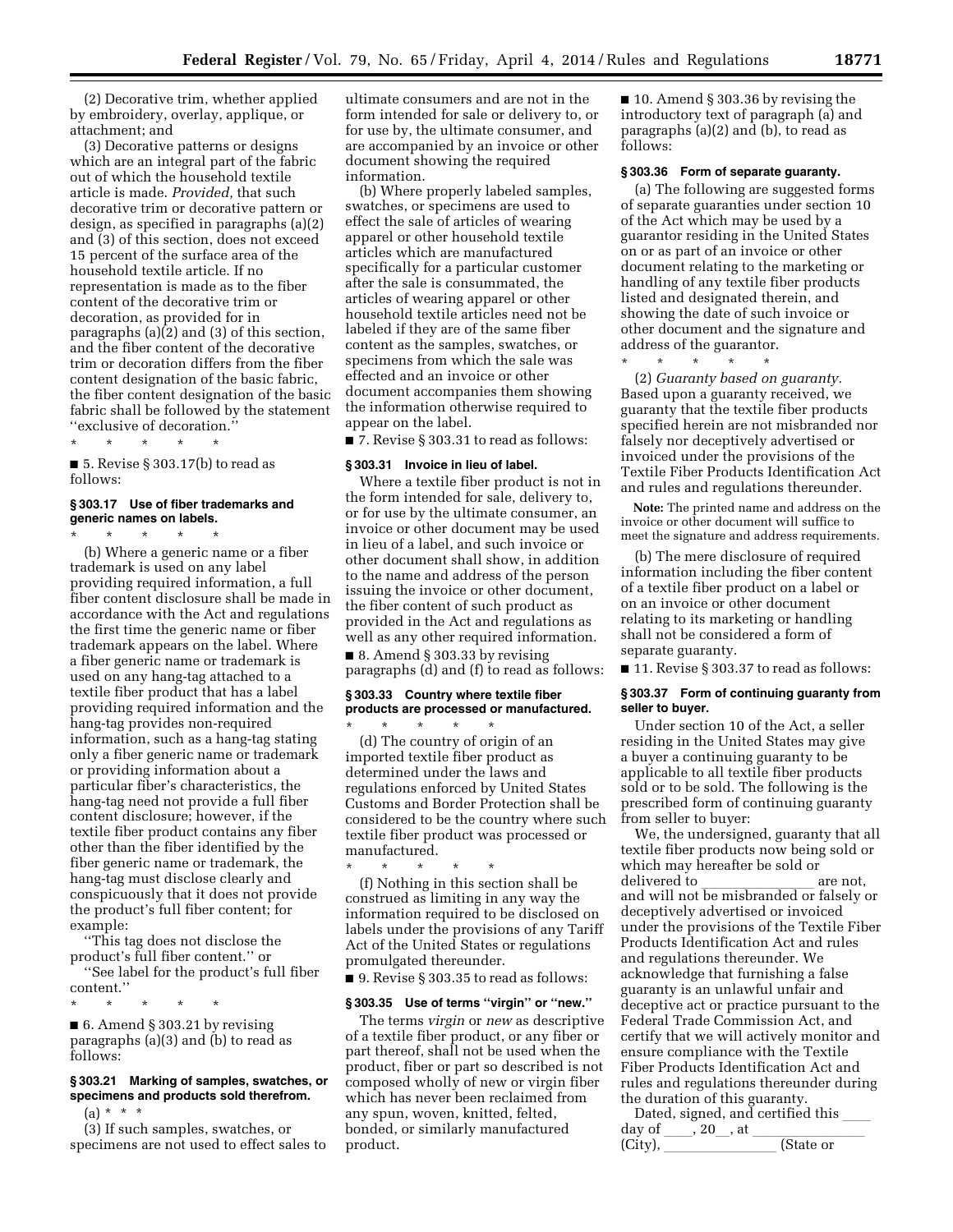۳

| Territory)<br>(name<br>under which business is conducted.)                   | Signature of Proprietor, Principal<br>Partner, or Corporate Official                                                          | §303.38 Continuing guaranty filed with<br><b>Federal Trade Commission.</b>  |
|------------------------------------------------------------------------------|-------------------------------------------------------------------------------------------------------------------------------|-----------------------------------------------------------------------------|
| I certify that the information supplied<br>in this form is true and correct. | Name (Print or Type) and Title<br>$\blacksquare$ 12. Amend § 303.38 by revising<br>paragraphs (b) and (c) to read as follows: | (b) Prescribed form for a continuing<br>guaranty:<br>BILLING CODE 6750-01-P |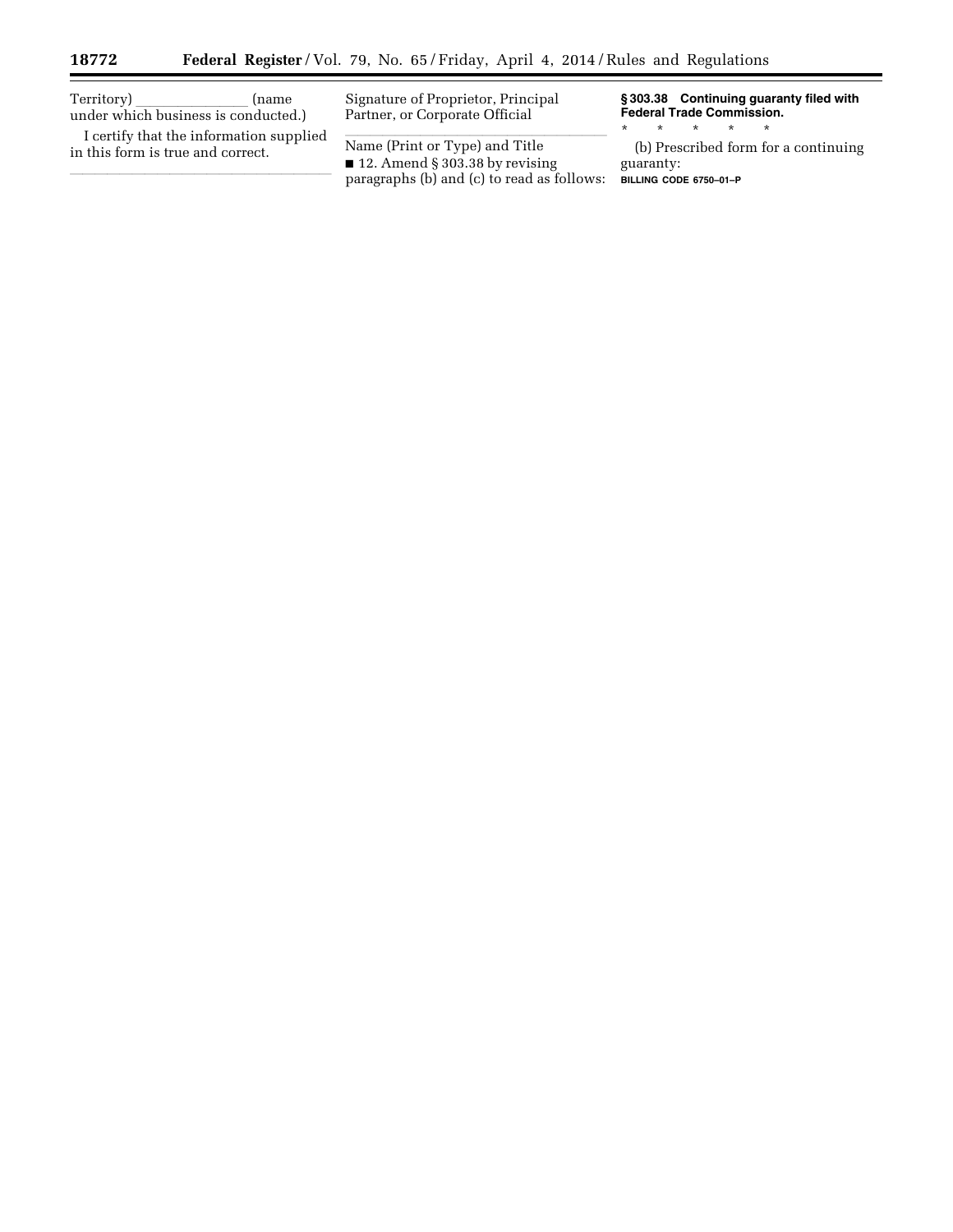÷

# **CONTINUING GUARANTY FOR FIBER & FUR PRODUCTS**

| <b>BUSINESS INFORMATION</b>                                                                                                                                                                                                                                                                                                                                                                                                                                                                                                                                                                                             | <b>INSTRUCTIONS</b>                                                                                                                                                                                                     |
|-------------------------------------------------------------------------------------------------------------------------------------------------------------------------------------------------------------------------------------------------------------------------------------------------------------------------------------------------------------------------------------------------------------------------------------------------------------------------------------------------------------------------------------------------------------------------------------------------------------------------|-------------------------------------------------------------------------------------------------------------------------------------------------------------------------------------------------------------------------|
| 1. Legal Name of Guarantor Firm                                                                                                                                                                                                                                                                                                                                                                                                                                                                                                                                                                                         | The Textle Fiber Products<br>Identification Act, the Wool<br>Products Labeling Act, and                                                                                                                                 |
| 2. Name under which Guarantor Firm does business. If different from legal name                                                                                                                                                                                                                                                                                                                                                                                                                                                                                                                                          | the Fur Products Labeling Act<br>provide that any marketer or<br>manufacturer of fiber or fur<br>products covered by those.                                                                                             |
| 3. Type of Company:<br>Corporation<br>Proprietorship<br>Partnership<br>4. Address of Principal Office or Place of Business (Include Zip Code)                                                                                                                                                                                                                                                                                                                                                                                                                                                                           | Acts may file a continuing<br>quaranty with the Federal<br><b>Trade Commission, The</b><br>person signing and certifying<br>the quaranty must reside in<br>the United States. Use this<br>form to file such quaranties. |
|                                                                                                                                                                                                                                                                                                                                                                                                                                                                                                                                                                                                                         | with the Federal Trade<br>Commission.                                                                                                                                                                                   |
| OPTIONAL INFORMATION:<br>Web Address:                                                                                                                                                                                                                                                                                                                                                                                                                                                                                                                                                                                   | In completing this form,<br>please observe the following:                                                                                                                                                               |
| <b>Telephone Number:</b><br>Fax Number                                                                                                                                                                                                                                                                                                                                                                                                                                                                                                                                                                                  | (a) All appropriate blanks on<br>the form should be filled in.<br>Indude your Zip Code in<br>liem 4                                                                                                                     |
| UNDER WHICH LAW IS THE CONTINUING GUARANTY TO BE FILED?<br>5. Put an 'X' in the appropriate boxes.<br>Under the Textile Fiber Products Identification Act (15 U.S.C. §§ 70-70k): The company named above, which                                                                                                                                                                                                                                                                                                                                                                                                         | (b) in Item 6, signature of<br>proprietor, partner, or<br>corporate official of<br>quarantor firm.                                                                                                                      |
| manufacturers, markets, or handes textle fiber products: (1) guarantees that any textle fiber product it sells, ships, or<br>delivers will not be misbranded or falsely or deceptively advertised or invoiced; (2) acknowledges that furnishing a false<br>ouaranty is an unlawful unfair and deceptive act or practice pursuant to the Federal Trade Commission Act: and (3)<br>certifies that it will actively monitor and ensure compliance with the Textile Fiber Products Identification Act and the<br>Rules and Regulations issued under the Act during the duration of the quaranty.                            | (c) Send two completed,<br>signed original copies to:                                                                                                                                                                   |
| Under the Wool Products Labeling Act (15 U.S.C. §§ 68-68): The company named above, which manufacturers,<br>markets, or handles wool products: (1) guarantees that any wool product it sells, ships, or delivers will not be<br>misbranded; (2) acknowledges that furnishing a false guaranty is an unlawful unfair and deceptive act or practice<br>pursuant to the Federal Trade Commission Act; and (3) certifies that it will actively monitor and ensure compliance with                                                                                                                                           | Federal Trade Commission<br><b>Division of Enforcement</b><br>600 Pennsylvania Ave., NW<br>Washington, DC 20580                                                                                                         |
| the Wool Products Labeling Act and the Rules and Regulations issued under the Act during the duration of the<br>curatoris.                                                                                                                                                                                                                                                                                                                                                                                                                                                                                              | (d) Do not fax application -<br>mall signed originals only.                                                                                                                                                             |
| Under the Fur Products Labeling Act (15 U.S.C. 66 69-69%): The company named above, which manufacturers,<br>markets, or handles fur products: (1) guarantees that any fur product it sells, ships, or delivers will not be misbranded<br>or faisely or deceptively advertised or invoiced; (2) acknowledges that furnishing a faise guaranty is an unlawful unfair<br>and deceptive act or practice pursuant to the Federal Trade Commission Act: and (3) certifies that it will actively monitor<br>and ensure compliance with the Fur Products Labeling Act and the Rules and Regulations Issued under the Act during | Length of Guaranty:<br>Continuing quarantes<br>continue in effect until<br>revolued                                                                                                                                     |
| the duration of the quaranty.                                                                                                                                                                                                                                                                                                                                                                                                                                                                                                                                                                                           | Спапрес<br>The quarantor must                                                                                                                                                                                           |
| <b>CERTIFICATION</b><br>I hereby certify that the information provided on this form is true and correct.                                                                                                                                                                                                                                                                                                                                                                                                                                                                                                                | Immediately notify the<br>Commission in writing of any<br>change in business status.<br>Any change in the address of<br>the quarantor's principal office<br>and place of business must<br>also be promptly reported.    |
| 5. Signature of proprietor, principal partner, or corporate official                                                                                                                                                                                                                                                                                                                                                                                                                                                                                                                                                    |                                                                                                                                                                                                                         |
| 7. Name (Please odd or type)                                                                                                                                                                                                                                                                                                                                                                                                                                                                                                                                                                                            |                                                                                                                                                                                                                         |
| 8. Title                                                                                                                                                                                                                                                                                                                                                                                                                                                                                                                                                                                                                |                                                                                                                                                                                                                         |
|                                                                                                                                                                                                                                                                                                                                                                                                                                                                                                                                                                                                                         |                                                                                                                                                                                                                         |
| 9. City and State where signed                                                                                                                                                                                                                                                                                                                                                                                                                                                                                                                                                                                          |                                                                                                                                                                                                                         |
| 10. Date                                                                                                                                                                                                                                                                                                                                                                                                                                                                                                                                                                                                                | DO NOT USE THIS SPACE<br><b>Flied</b><br>- 20                                                                                                                                                                           |
|                                                                                                                                                                                                                                                                                                                                                                                                                                                                                                                                                                                                                         | FEDERAL TRADE COMMISSION.                                                                                                                                                                                               |

**BILLING CODE 6750–01–C**